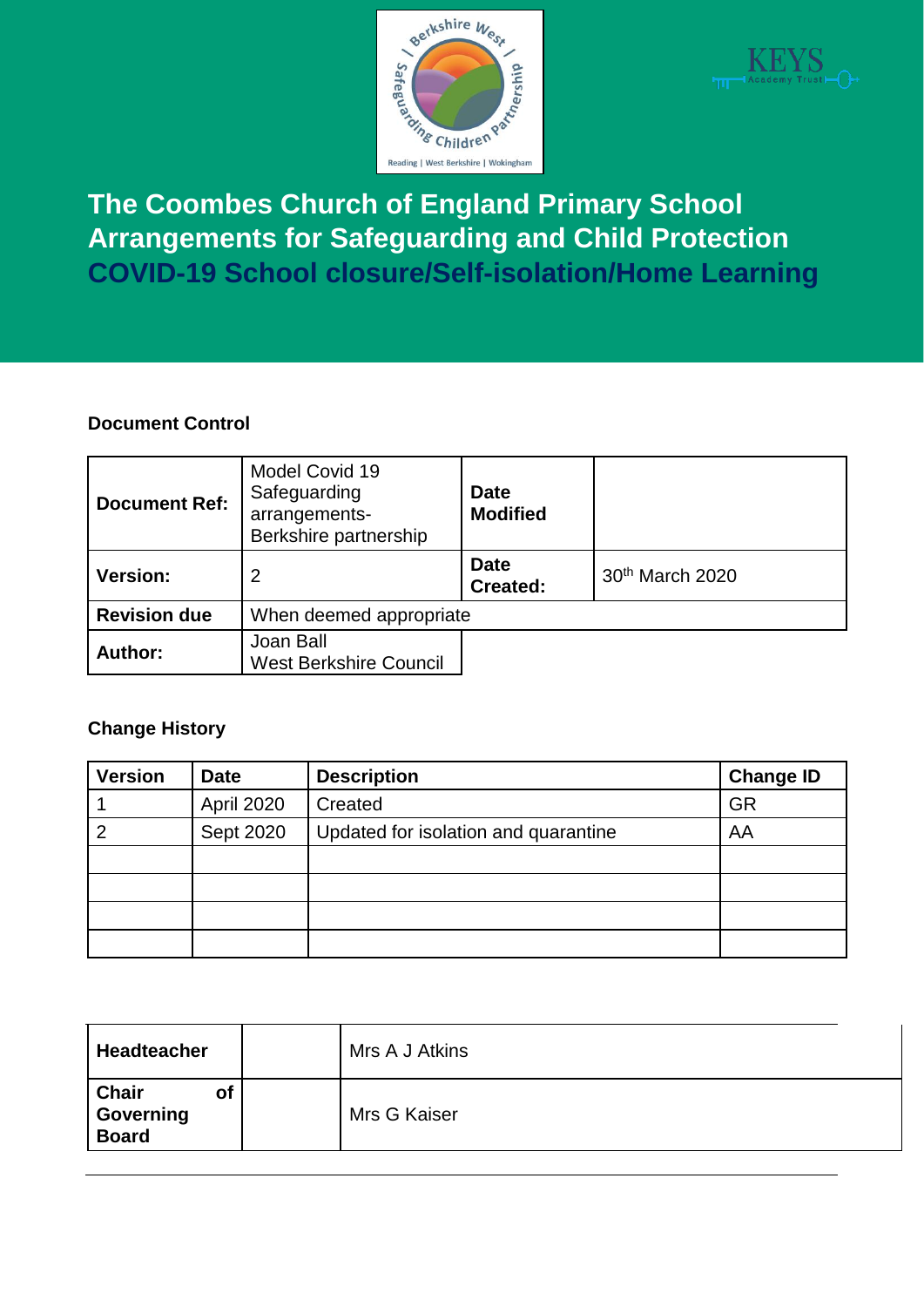#### **Contents**

.

This addendum of The Coombes Church of England Primary School Safeguarding policy contains details of our individual safeguarding arrangements in the following areas: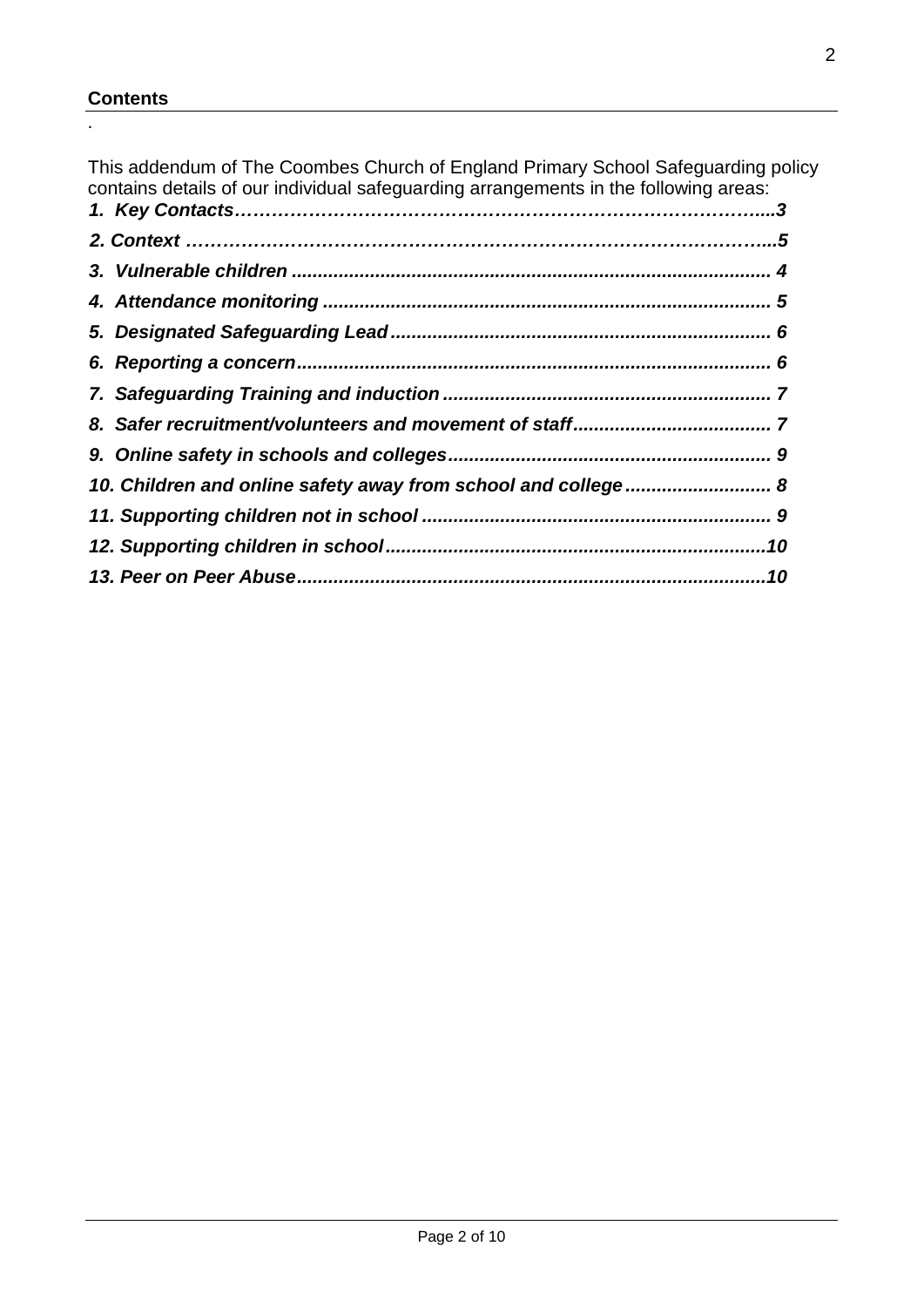# **1. Key Contacts**

|              | Name          | Telephone    | Email                               |
|--------------|---------------|--------------|-------------------------------------|
|              |               | contact      |                                     |
| Designated   | Mrs A Atkins  |              | head@coombes.wokingham.sch.uk       |
| Safeguarding |               |              |                                     |
| Lead         |               |              |                                     |
| Deputy       | Miss K Barnes |              | deputyhead@                         |
| Designated   |               | 01189 760751 | coombes.wokingham.sch.uk            |
| Safeguarding |               |              |                                     |
| Lead         |               |              |                                     |
| Safeguarding | Mrs L         |              | lconnelley@coombes.wokingham.sch.uk |
| Governor     | Connolley     |              |                                     |

# Key Contact list for Safeguarding in **Sonning Church of England Primary School.**

# **Key Contacts within the Local Authority**

| Pan Berkshire Safeguarding Procedures: http://berks.proceduresonline.com/ |
|---------------------------------------------------------------------------|
|                                                                           |

|                                                                                      | Name                         | <b>Address</b>                                                                                                                         | Telephone<br>contact                                                                                                                   | Email                                                         |
|--------------------------------------------------------------------------------------|------------------------------|----------------------------------------------------------------------------------------------------------------------------------------|----------------------------------------------------------------------------------------------------------------------------------------|---------------------------------------------------------------|
| Contact, Advice &<br>Assessment<br>Service (CAAS)                                    | <b>Duty Social</b><br>worker | Duty, Triage &<br>Assessment<br>Team<br><b>Council Offices</b><br><b>Shute End</b><br>Wokingham<br><b>Berkshire</b><br><b>RG40 1BN</b> | Contact:<br>0118 908 8002<br>or Emergency<br>Duty Team<br>(outside of<br>office hours)<br>Tel: 01344<br>786543<br>Fax: 01344<br>786535 | triage@wokingham.gov.uk                                       |
| <b>Prevent Officer</b><br><b>Thames Valley</b><br>Police                             | Prevent<br>officer           | <b>Reading Police</b><br><b>Station</b><br><b>Castle Street</b><br>Reading RG1<br>7TH                                                  | 07788 307 178                                                                                                                          | Preventreferrals@thamesv<br>alley.pnn.police.uk               |
| <b>Community Safety</b><br>Martnership<br>Manager and<br>PREVENT Lead,<br><b>WBC</b> | Narinder<br><b>Brar</b>      | <b>Council Offices</b><br>Wokingham<br><b>Berkshire</b><br><b>RG40 1BN</b>                                                             | 07979255308                                                                                                                            | Narinder.brar@wokingham<br>.gov.uk                            |
| Service Manager<br><b>Early Years</b>                                                | <b>Avril Allenby</b>         | <b>Council Offices</b><br><b>Shute End</b><br>Wokingham<br><b>Berkshire</b>                                                            | 0118 908 8260<br>07415 738992                                                                                                          | Emma.slaughter@wokingh<br>am.gov.uk<br>Cindy.fincham@wokingha |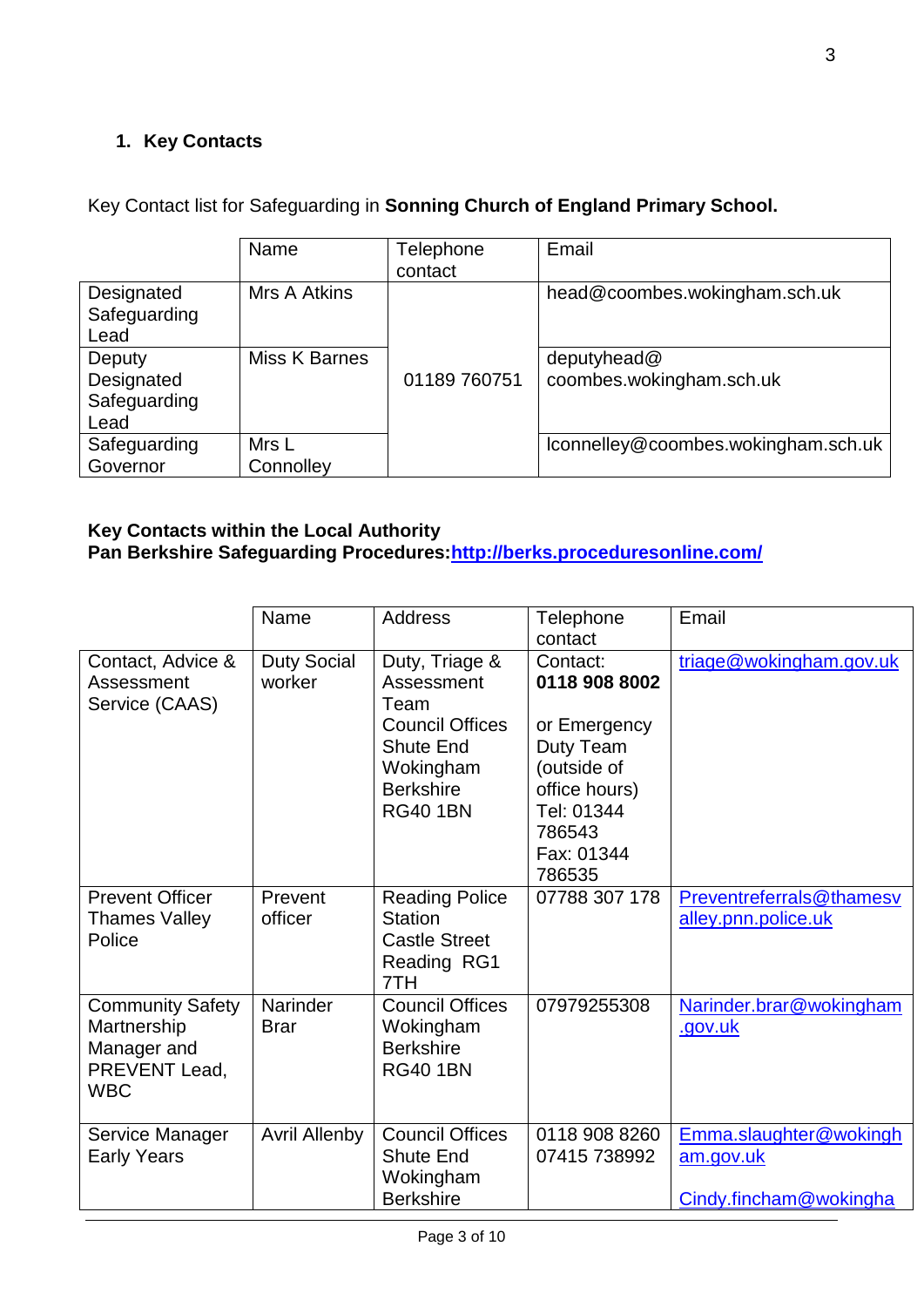|                           |                | <b>RG40 1BN</b>        | 0118 90 88418 | m.gov.uk                 |
|---------------------------|----------------|------------------------|---------------|--------------------------|
|                           |                |                        | 07789921635   |                          |
| <b>Local Authority</b>    | Rene Baron     | <b>Council Offices</b> | 0118 974 6141 | LADO@wokingham.gov.uk    |
| <b>Designated Officer</b> |                | <b>Shute End</b>       |               |                          |
| (LADO)                    |                | Wokingham              |               |                          |
|                           |                | <b>Berkshire</b>       |               |                          |
|                           |                | <b>RG40 1BN</b>        |               |                          |
| Principal                 | Melissa        | Alder Grove Cof        | 0118 908 8095 | Melissa.Perry@wokingha   |
| <b>Education Welfare</b>  | Perry          | E Primary              | 07818455624   | m.gov.uk                 |
| Officer,                  |                | School                 |               |                          |
|                           |                | <b>Alder Grove</b>     |               |                          |
|                           |                | Shinfield              |               |                          |
|                           |                | RG2 9RA                |               |                          |
| <b>Virtual Scool</b>      | Pat Finegan    | <b>Council Offices</b> | 07739800207   | Patrick.Finegan@wokingh  |
| Headteacher               |                | <b>Shute End</b>       |               | am.gov.uk                |
|                           |                | Wokingham              |               |                          |
|                           |                | <b>Berkshire</b>       |               |                          |
|                           |                | <b>RG40 1BN</b>        |               |                          |
| <b>Berkshire West</b>     | <b>Sherrie</b> | <b>Council Offices</b> | 07920028052   | Sherrie, newell@wokingha |
| Safeguarding              | <b>Newell</b>  | <b>Shute End</b>       |               | <u>m.gov.uk</u>          |
| Partnership               |                | Wokingham              |               |                          |
| Operational               | Donna Gray     | <b>Berkshire</b>       |               | Donna.gray@brighterfutur |
| <b>Business Manager</b>   |                | <b>RG40 1BN</b>        |               | esforchidlren.org        |

# **2. Context**

From 20th March 2020 parents were asked to keep their children at home, wherever possible, and for schools to remain open only for those children of workers critical to the COVID-19 response - who absolutely need to attend.

Schools and all childcare providers were asked to provide care for a limited number of children - children who are vulnerable, and children whose parents are critical to the COVID-19 response and cannot be safely cared for at home. On an ongoing basis, children may be required to self-isolate or quarantine after travel. This statement considers our arrangements for these children.

# <span id="page-3-0"></span>**3. Vulnerable children**

Vulnerable children include those who have a social worker and those children and young people up to the age of 25 with education, health and care (EHC) plans.

Those who have a social worker include children who have a Child Protection Plan and those who are looked after by the Local Authority. A child may also be deemed to be vulnerable if they have been assessed as being in need or otherwise meet the definition in section 17 of the Children Act 1989.

Those with an EHC plan will be risk-assessed in consultation with the Local Authority and parents, to decide whether they need to continue to be offered a school or college place in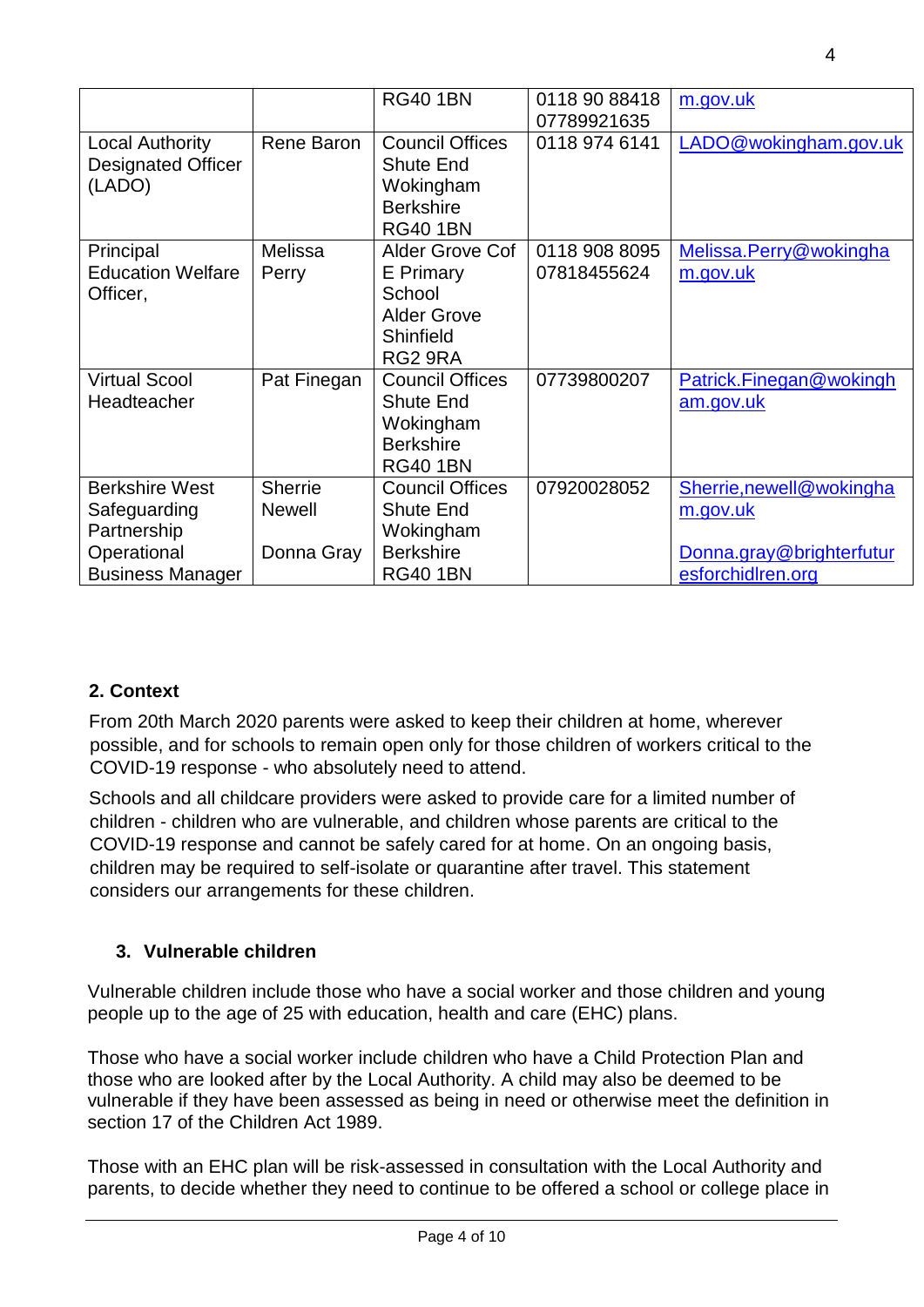order to meet their needs, or whether they can safely have their needs met at home. This could include, if necessary, carers, therapists or clinicians visiting the home to provide any essential services. Many children and young people with EHC plans can safely remain at home.

Eligibility for free school meals in and of itself should not be the determining factor in assessing vulnerability.

Senior leaders, especially the Designated Safeguarding Lead (and deputy) know who our most vulnerable children are. They have the flexibility to offer a place to those on the edge of receiving children's social care support, this may mean sharing resources with other schools.

The Coombes Church of England Primary School will continue to work with and support children's social workers to help protect vulnerable children. This includes working with and supporting children's social workers and the local authority virtual school head (VSH) for looked-after and previously looked-after children. The lead person for this will be **Aly Atkins**

There is an expectation that vulnerable children who have a social worker will attend an education setting, so long as they do not have underlying health conditions that put them at risk. In circumstances where a parent does not want to bring their child to an education setting, and their child is considered vulnerable, the social worker and school will explore the reasons for this directly with the parent.

Where parents are concerned about the risk of the child contracting COVID19, the school or the social worker will talk through these anxieties with the parent/carer following the advice set out by Public Health England.

The Coombes Church of England Primary School will encourage our vulnerable children and young people to attend a school.

# <span id="page-4-0"></span>**4. Attendance monitoring**

Local authorities and education settings do not need to complete their usual day-to-day attendance processes to follow up on non-attendance.

The School and social workers will agree with parents/carers whether children in need should be attending school –The school will follow up on any pupil that they were expecting to attend who does not.

The school will also follow up with any parent or carer who has arranged for their child/children to attend school who subsequently do not attend.

To support the above, The School will confirm emergency contact numbers are correct and ask for any additional emergency contact numbers where they are available.

In all circumstances where a vulnerable child does not take up their place at school, or discontinues, The DSL will notify their social worker.

The Department for Education has introduced a [daily online attendance form](https://www.gov.uk/government/publications/coronavirus-covid-19-attendance-recording-for-educational-settings) to keep a record of children of critical workers and vulnerable children who are attending school.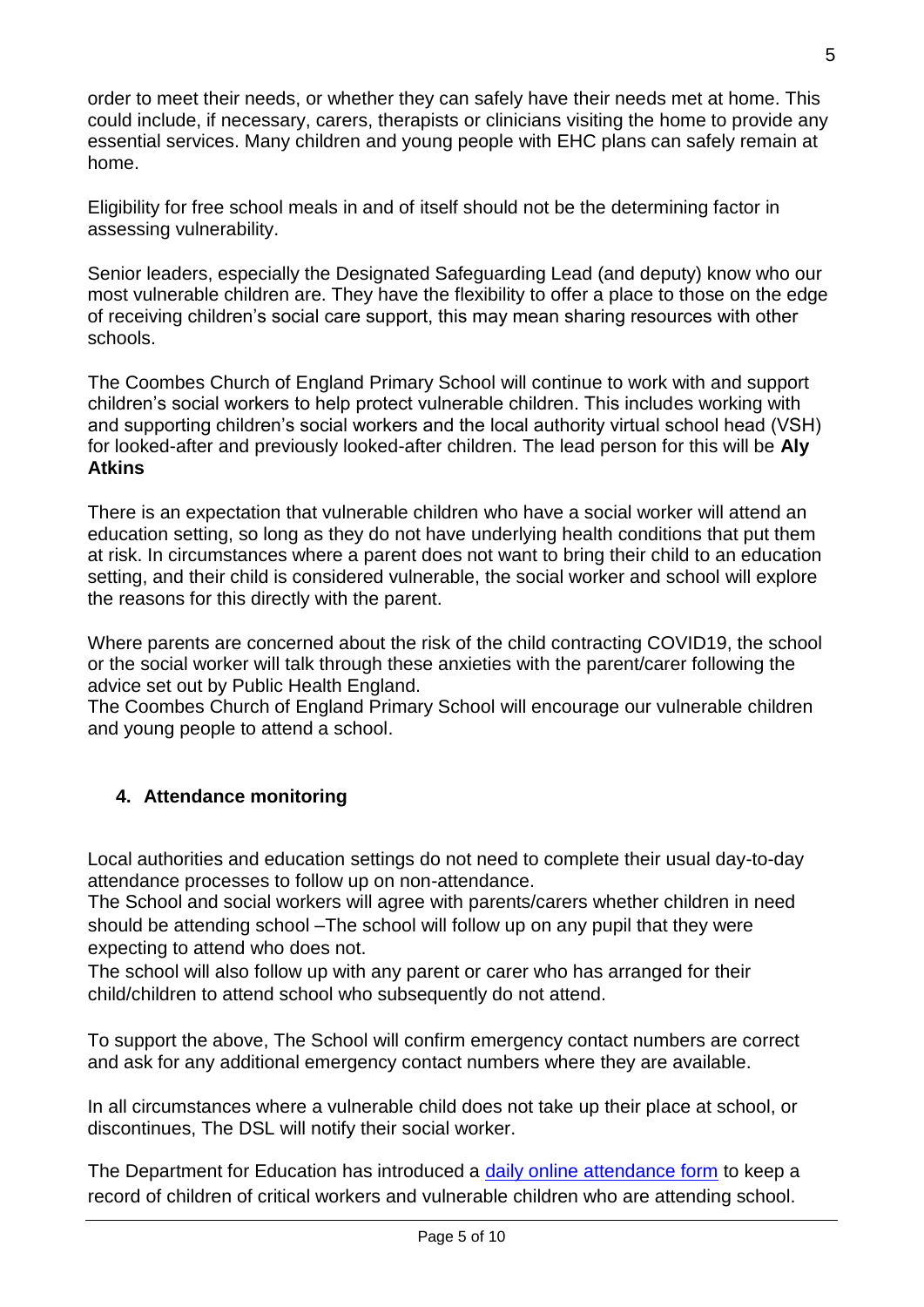This allows for a record of attendance for safeguarding purposes and allows schools to provide accurate, up-to-date data to the department on the number of children taking up places.

# <span id="page-5-0"></span>**5. Designated Safeguarding Lead**

The Coombes Church of England Primary School has a Designated Safeguarding Lead (DSL) and a Deputy DSL.

The Designated Safeguarding Lead is**: Mrs A Atkins**

The Deputy Designated Safeguarding Lead is: Mis K Barnes

**It is important that all school staff and volunteers have access to a trained DSL (or deputy). On each day staff on site will be made aware of who that person is and how to speak to them**.

The DSL will continue to engage with social workers, and attend all multi-agency meetings, which can be done remotely.

Best practice is to have a trained DSL (or deputy) available on site. Where this is not the case a trained DSL (or deputy) will be available to be contacted via phone or online video for example when working from home.

Where a trained DSL (or deputy) is not on site, in addition to the above, a member of the senior leadership team will assume responsibility for co-ordinating safeguarding on site.

This might include updating and managing access to child protection files and liaising with the offsite DSL. If you have children attending from another school, liaising with the DSL from their school, and if required, liaising with children's social workers.

# <span id="page-5-1"></span>**6. Reporting a concern**

Where staff have a concern about a child, they should continue to follow the process outlined in the school Safeguarding Policy.

Staff are reminded of the need to report any concern immediately and without delay.

Where staff are concerned about an adult working with children in the school, they should report immediately to the DSL/Headteacher

Concerns around the Headteacher should be directed to the Chair of Governors**: Mrs G Kaiser**

DSLs will continue to report concerns to Local Authorities in the usual way.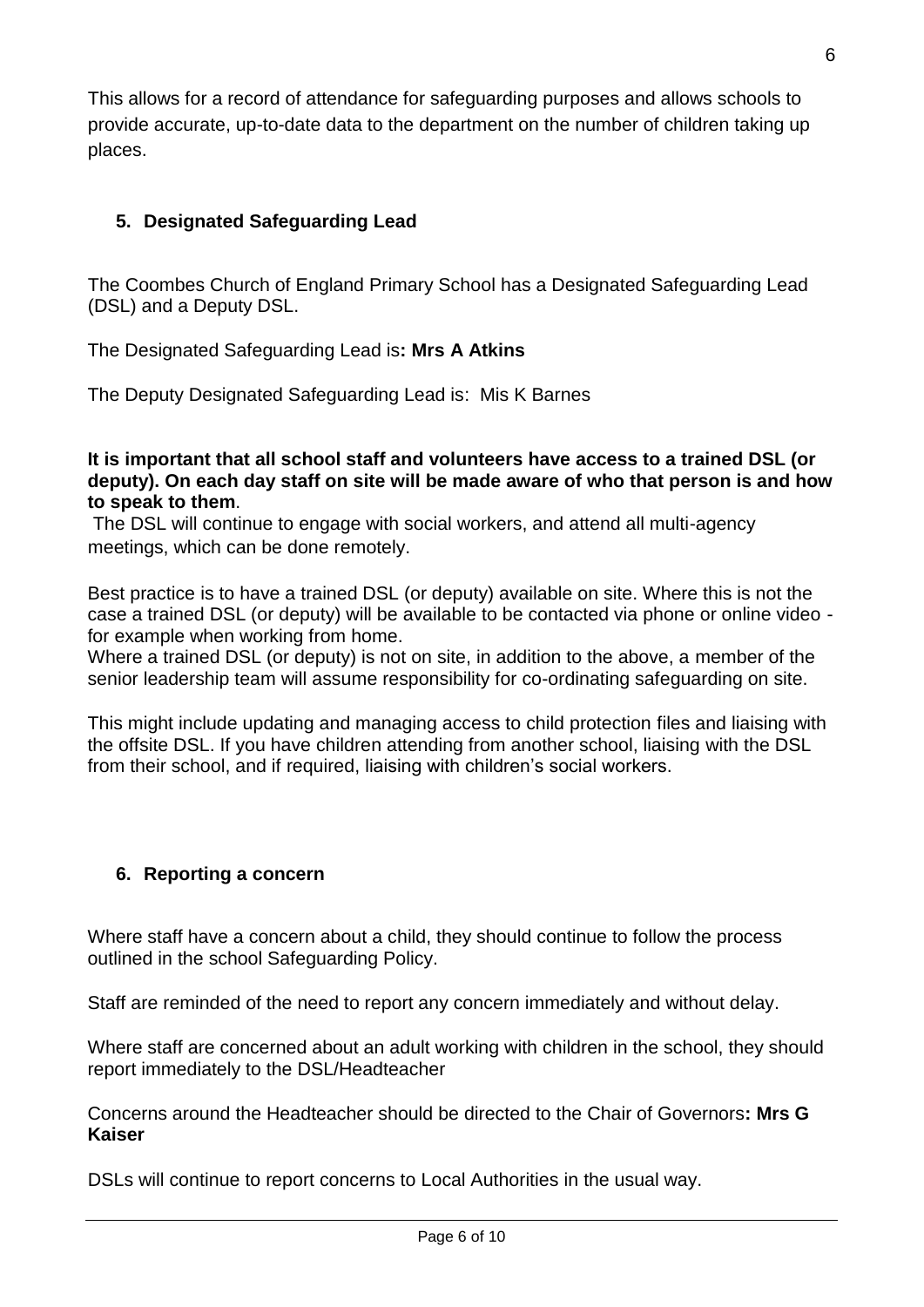# <span id="page-6-0"></span>**7. Safeguarding Training and induction**

DSL training has been suspended whilst there remains a threat of the COVID 19 virus.

For the period COVID-19 measures are in place, a DSL (or deputy) who has been trained will continue to be classed as a trained DSL (or deputy) even if they miss their refresher training.

All existing school staff have had safeguarding training and have read part 1 of Keeping Children Safe in Education (2019). The DSL should communicate with staff any new local arrangements, so they know what to do if they are worried about a child.

Free online Safeguarding training is available for staff working from home.

Where new staff are recruited, or new volunteers enter the school, they will continue to be provided with a safeguarding induction.

If staff are deployed from another education or children's workforce setting to our school, we will take into account the DfE supplementary guidance on safeguarding children during the COVID-19 pandemic and will accept portability as long as the current employer confirms in writing that:-

- the individual has been subject to an enhanced DBS and children's barred list check
- there are no known concerns about the individual's suitability to work with children
- there is no ongoing disciplinary investigation relating to that individual

Upon arrival, they will be given a copy of the receiving setting's child protection policy, confirmation of local processes and confirmation of DSL arrangements.

#### <span id="page-6-1"></span>**8. Safer recruitment/volunteers and movement of staff**

It remains essential that people who are unsuitable are not allowed to enter the children's workforce or gain access to children. When recruiting new staff, The Coombes Church of England Primary School will continue to follow the relevant safer recruitment processes for their setting, including, as appropriate, relevant sections in part 3 of Keeping Children Safe in Education (2019) (KCSIE).

In response to COVID-19, the Disclosure and Barring Service (DBS) has made changes to its guidance on standard and enhanced DBS ID checking to minimise the need for face-toface contact.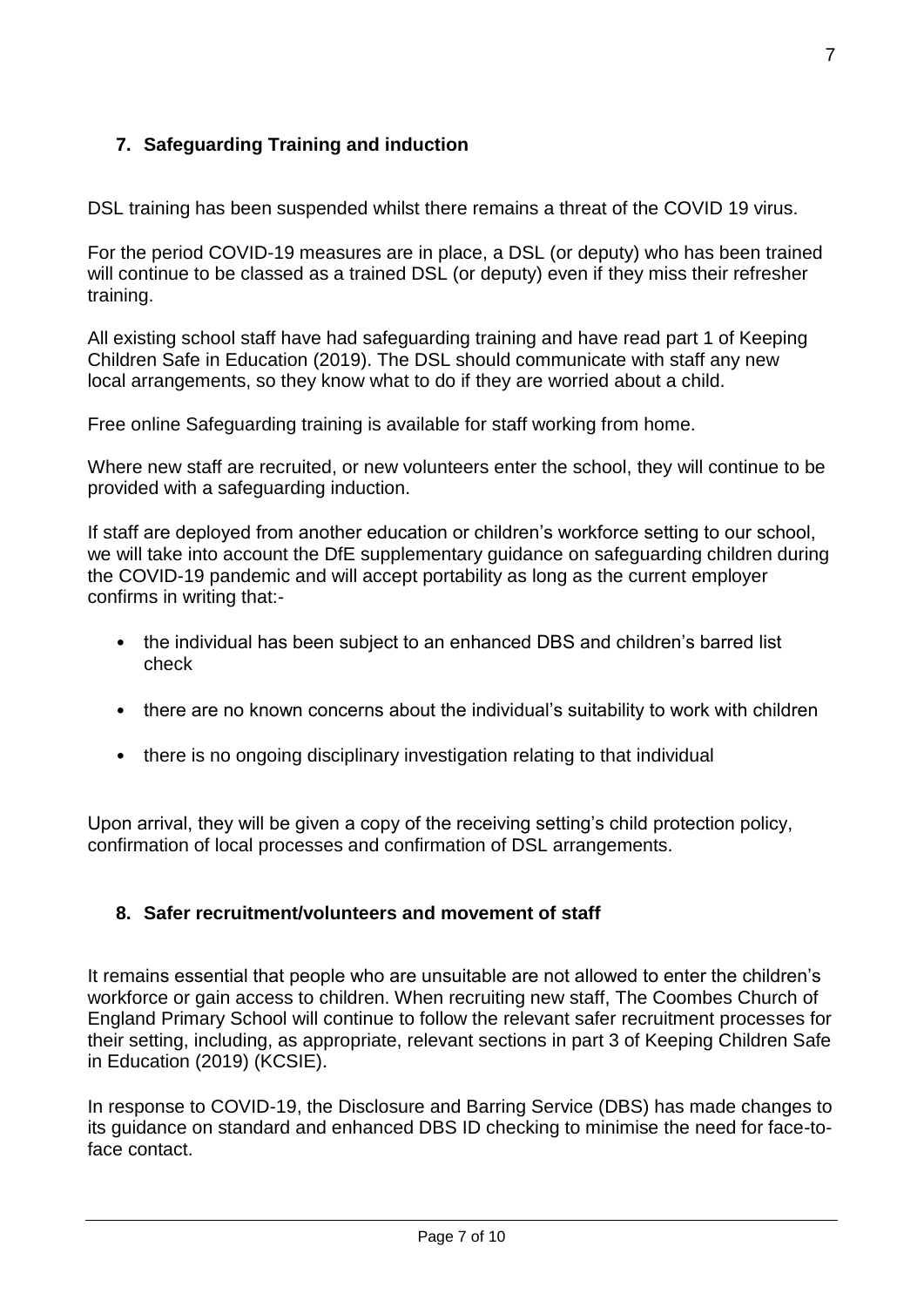If the school are utilising volunteers, we will continue to follow the checking and risk assessment process as set out in paragraphs 167 to 172 of KCSIE. Under no circumstances will a volunteer who has not been checked be left unsupervised or allowed to work in regulated activity.

The Coombes Church of England Primary School will continue to follow the legal duty to refer to the DBS anyone who has harmed or poses a risk of harm to a child or vulnerable adult. Full details can be found at paragraph 163 of KCSIE.

The Coombes Church of England Primary School will continue to consider and make referrals to the Teaching Regulation Agency (TRA) as per paragraph 166 of KCSIE and the TRA's 'Teacher misconduct advice for making a referral.

During the COVID-19 period all referrals should be made by emailing [Misconduct.Teacher@education.gov.uk](mailto:Misconduct.Teacher@education.gov.uk)

Whilst acknowledging the challenge of the current National emergency, it is essential from a safeguarding perspective that any school is aware, on any given day, which staff/volunteers will be in the school or college, and that appropriate checks have been carried out, especially for anyone engaging in regulated activity. As such, The Coombes Church of England Primary School will continue to keep the single central record (SCR) up to date as outlined in paragraphs 148 to 156 in KCSIE.

The Coombes Church of England Primary School will continue to provide a safe environment, including online. This includes the use of an online filtering system.

Where students are using computers in school, appropriate supervision will be in place.

# <span id="page-7-0"></span>**9. Children and online safety away from school and college**

It is important that all staff who interact with children, including online, continue to look out for signs a child may be at risk. Any such concerns should be dealt with as per the Child Protection Policy and where appropriate contact should still be made to Social Services.

The Coombes Church of England Primary School will ensure any use of online learning tools and systems is in line with privacy and data protection/GDPR requirements.

Below are some things to consider when delivering virtual lessons, especially where webcams are involved:

- Following staff training and the clear guidance given to parents about keeping children safe, video conferencing is a tool we could use should there be another lockdown situation.
- All sessions will be recorded so any allegation could be investigated.
- No child can enter the session without a parent having agreed to the parent / pupil agreement.
- Pre-recording lessons against a plain background may also be used.
- If emailing pupils, staff will copy in a parent/carer and a member of the senior management team.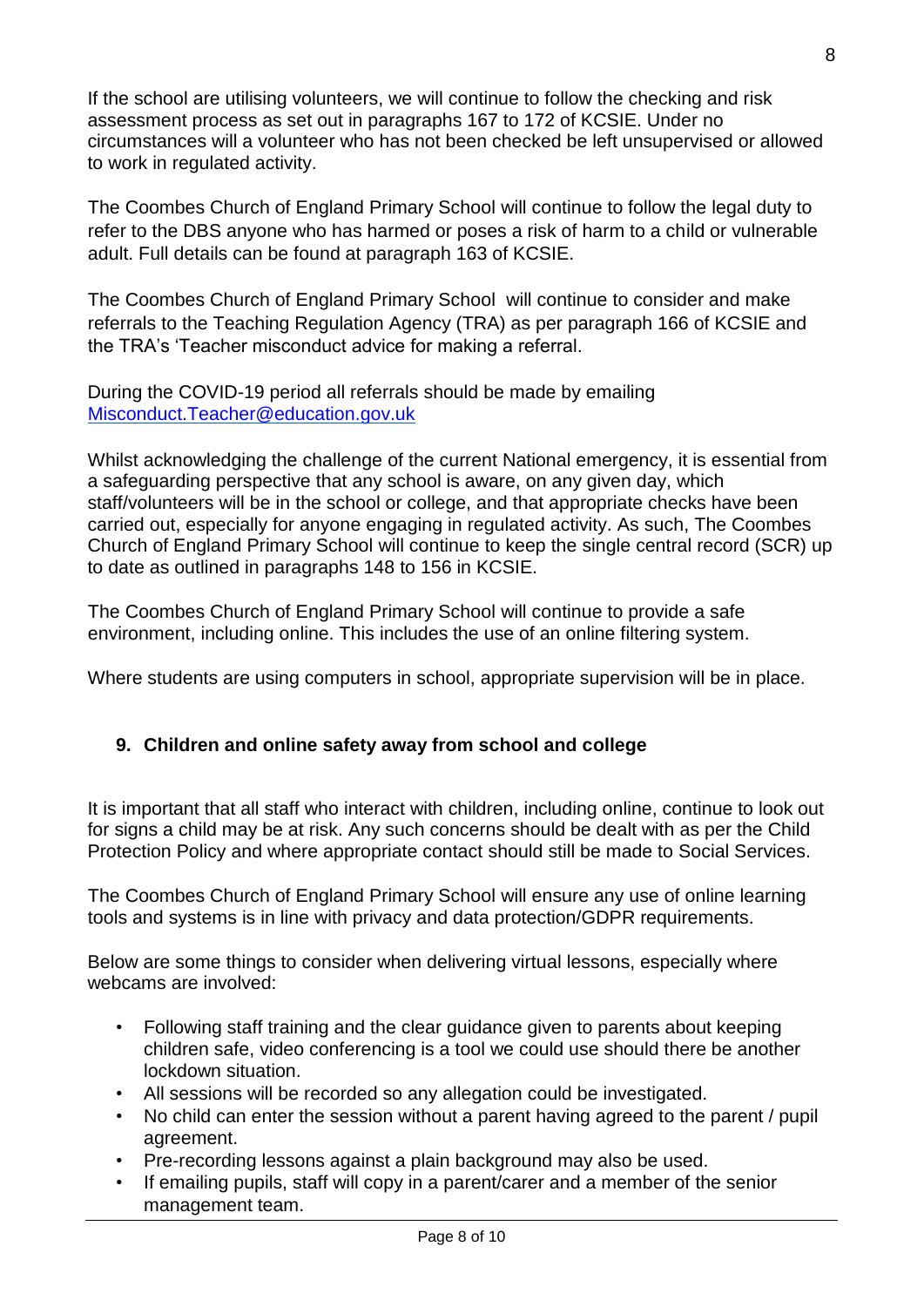- Staff will not use social media or messaging tools such as whatsapp to contact pupils, parents or to have professional discussions with colleagues, as it is not GDPR compliant and may blur professional lines. In these circumstances School email addresses should be used.
- Staff should dress appropriately and always use professional language.
- Staff should record, the length, time, date and participation of any sessions held.

All staff at The Coombes Church of England Primary School should remind themselves of the following policies:

- Staff code of conduct
- ICT/Acceptable use policy
- Online Safety Policy

#### <span id="page-8-1"></span>**10.Supporting children not in school**

The Coombes Church of England Primary School is committed to ensuring the safety and wellbeing of all of its Children and Young people.

Where the DSL has identified a child to be on the edge of social care support, or who would normally receive pastoral-type support in school, they should ensure that a robust communication plan is in place for that child or young person.

Details of this plan must be recorded on the pupils file.

The communication plans can include; remote contact and phone contact. Other individualised contact methods should be considered and recorded.

#### <span id="page-8-0"></span>**11.Online safety in schools and colleges**

The Coombes Church of England Primary School and its DSL will work closely with all stakeholders to maximise the effectiveness of any communication plan.

This plan has been agreed by SLT, office staff and communicated to parents. It will be reviewed where concerns arise and the DSL will consider any referrals as appropriate.

The school will share safeguarding messages on its website and social media pages.

The Coombes Church of England Primary School recognises that school is a protective factor for children and young people, and the current circumstances, can affect the mental health of pupils and their parents/carers. Teachers need to be aware of this in setting expectations of pupils' work where they are at home.

The Coombes Church of England Primary School will ensure that where we care for children of critical workers and vulnerable children on site, we ensure appropriate support is in place for them. This will be bespoke to each child and recorded appropriately.